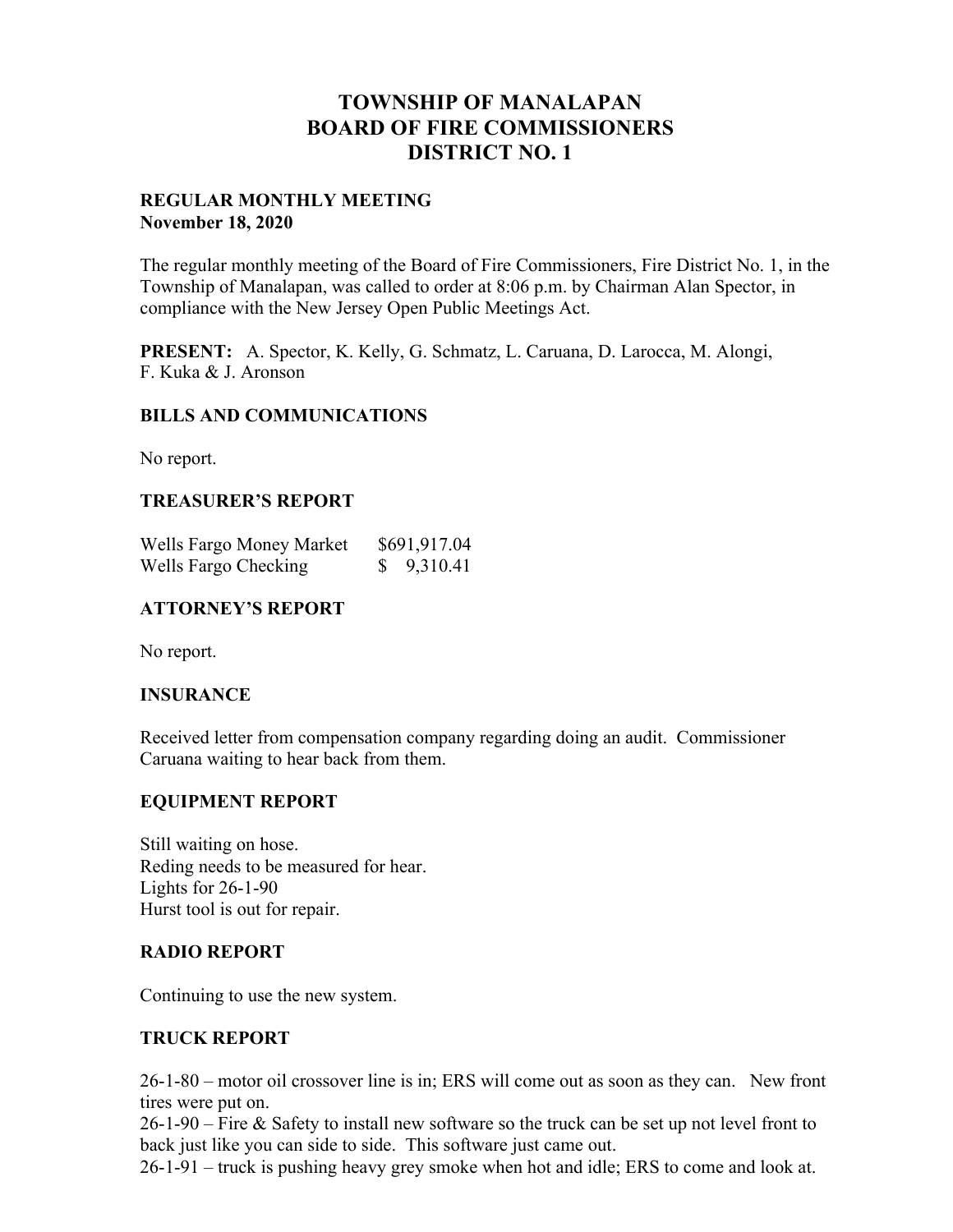### **CHIEF'S REPORT**

The two toughbooks sent in error were shipped back. Still waiting on the Havis mount and parts for install. Would like \$350 to send Rebecca Alouf to the Middlesex County Fire Academy for Firefighter 1. Hydra ram - \$2,045. Would like to purchase 1,000 trading cards for 26-1-90 for \$105.

## **MEMBERSHIP REPORT**

No report.

## **ASSOCIATION REPORT**

Radio room renovation is moving along. Will need contractor for hvac, windows and countertops. 26-1-91 bay door is not closing.

## **TRUSTEES' REPORT**

No report.

### **OLD BUSINESS**

See attached.

#### **NEW BUSINESS**

Commissioner LaRocca made a motion to pay all vouchers; this was seconded by Commissioner Kelly. All voted aye.

Commissioner LaRocca made a motion for \$350 to send Rebecca Alouf to the Firefighter 1 class at the Middlesex County Fire Academy; this was seconded by Commissioner Kelly. All voted aye.

Commissioner LaRocca made a motion not to exceed \$3,000 to have the bays painted; this was seconded by Commissioner Schmatz. All voted aye.

Commissioner LaRocca made a motion for \$110 to purchase 1,000 trading cards of 26-1-90; this was seconded by Commissioner Kelly. All voted aye.

Commissioner Schmatz made a motion for \$450 to purchase a watch for future life member Frank Kuka; this was seconded by Commissioner Kelly. All voted aye.

Discussion on the budget.

Meeting opened to the public at 9:16 p.m.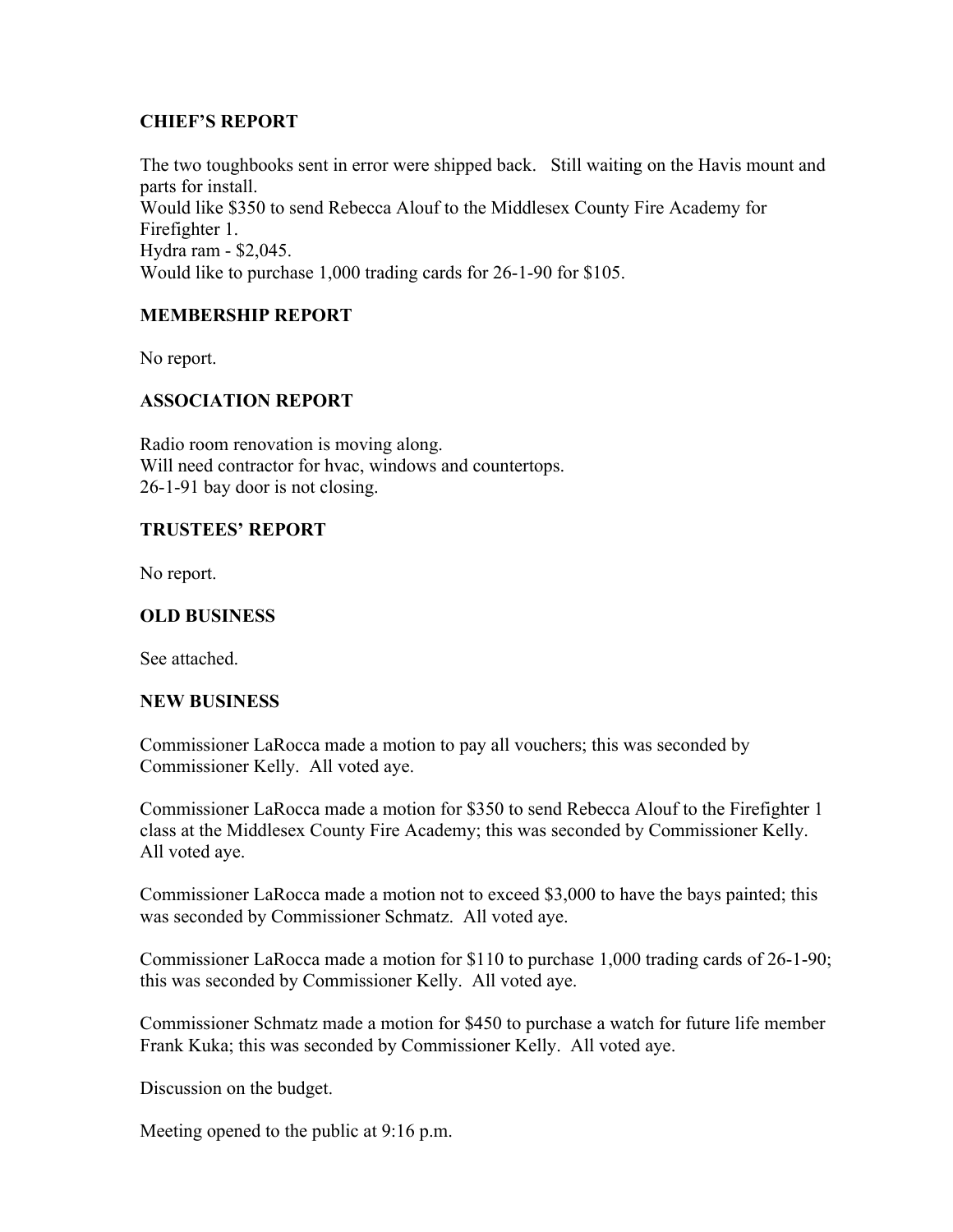A motion was made by Commissioner Spector to adjourn; it was seconded by Commissioner Kelly and all voted aye.

Meeting adjourned at 9:20 p.m.

 Respectfully submitted, Kenneth Kelly, Clerk